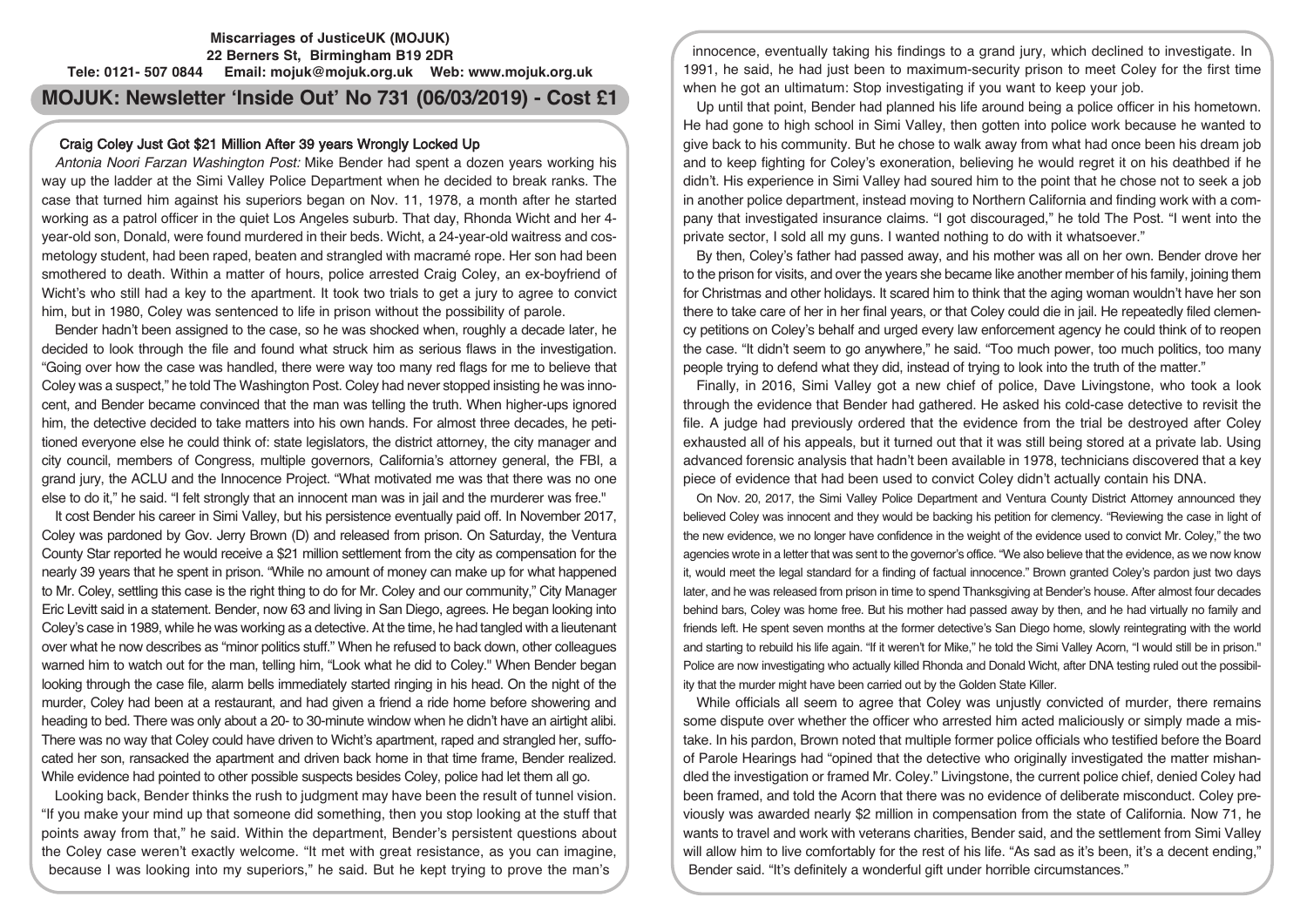#### Pat Finucane Murder: SC Rules Against Public Inquiry Condemns Previous Investigations

In the matter of an application by Geraldine Finucane for Judicial Review (Northern Ireland) [2019] UKSC 7 On appeal from: [2017] NICA 7 Justices: Lady Hale (President), Lord Kerr, Lord Carnwath, Lord Hodge, Lady Black

Background to the Appeal: Patrick Finucane was a solicitor in Belfast. On 12 February 1989, gunmen burst into his home and brutally murdered him in the presence of his wife and three children. Those responsible were so-called loyalists. It has emerged that there was collusion between the murderers and members of the security forces. Despite various investigations into Mr Finucane's death, none of these has uncovered either the identity of the members of the security forces who engaged in the collusion or the precise nature of the assistance which they gave to the murderers.

Following an inquiry into allegations of collusion between the security forces and loyalist paramilitaries, Brian Nelson was identified. Nelson was an informer for the security services and in particular for an organisation within the British army known as the Force Research Unit ("FRU"). His role had included the gathering of information about potential targets for assassination. In 2001, political talks were held between the UK and Irish governments. It was decided that a judge would be appointed to investigate allegations of collusion in a number of cases, including that of Mr Finucane. It was said that if the judge recommended a public inquiry in any case, the relevant government would implement that recommendation. Judge Cory was appointed in June 2002. Meanwhile, on 1 July 2003, following a case brought by Mrs Finucane, the European Court of Human Rights ("ECtHR") decided that there had not been an inquiry into the death of Mr Finucane which complied with Article 2 of the European Convention on Human Rights ("ECHR").

Judge Cory published his report on 1 April 2004. He concluded that a public inquiry into Mr Finucane's murder was required. In September 2004, the Secretary of State for Northern Ireland ("SSNI") wrote to Mrs Finucane and made a statement in the House of Commons to the effect that the inquiry would be held on the basis of new legislation which was to be introduced shortly. This new legislation was the Inquiries Act 2005. Mrs Finucane objected strenuously to the proposal that the inquiry would take place under the new legislation and various discussions as to the terms of the inquiry took place over the years that followed.

In May 2010, there was a general election and a new government was formed. Following a consultation on the form which an inquiry into the murder of Mr Finucane should take, the decision was made on 11 July 2011 that a public inquiry would not be conducted. Instead, Sir Desmond de Silva was appointed to conduct an independent review into any state involvement in Mr Finucane's murder.

Sir Desmond was given unrestricted access to documents and was free to meet anyone whom he felt could help with his inquiry. He was not given the power to hold oral hearings, however. Although, initially Sir Desmond wished to meet with one of Nelson's former handlers, this meeting did not take

place and Sir Desmond explained in his report that the reason that the meeting did not take place was that he had been informed that the handler felt unable to attend for medical reasons. It has become apparent that this information was given to Sir Desmond by the Ministry of Defence. No medical evidence to support the claim of ill-health was provided. In the event, Sir Desmond subsequently decided that he did not need to meet the handler, but did not explain why he had changed his view. Sir Desmond stated as part of the conclusion to his report: "... I am left in significant

doubt as to whether Patrick Finucane would have been murdered by the UDA in February 1989 had it not been for the different strands of involvement by elements of the state…".

Mrs Finucane's case is brought in judicial review. She claims that she had a legitimate expectation that a public inquiry would be held because of the unequivocal assurance given to her in September 2004. She says the government have failed to show valid grounds for failing to fulfil this promise and that the evidence suggests that the decision not to hold the inquiry was a sham with a predetermined outcome. Mrs Finucane supports her case by arguing that the failure to establish a public inquiry constitutes a violation of her rights under Article 2 of the ECHR and section 6 of the Human Rights Act 1998 ("HRA") which requires any public authority (including a Court) not to act in a way which is in contravention of an ECHR right.

Mr Justice Stephens dismissed Mrs Finucane's application for judicial review but made a limited declaration that an Article 2 compliant inquiry into Mr Finucane's murder had not yet taken place. The Court of Appeal upheld this decision, save that it set aside the declaration.

Judgment: The Supreme Court holds that Mrs Finucane did have a legitimate expectation that there would be a public inquiry into Mr Finucane's death, but that Mrs Finucane has not shown that the government's decision not to fulfil this promise was made in bad faith or that it was not based on genuine policy grounds. The Supreme Court makes a declaration that there has not been an Article 2 compliant inquiry into the death of Mr Finucane. Lord Kerr gives a judgment with which all members of the Court agree. Lord Carnwath delivers a concurring judgment.

Reasons for the Judgment: Legitimate Expectation: Where a clear and unambiguous undertaking is made, the authority giving the undertaking will not be allowed to depart from it unless it is shown that it is fair to do so [62]. The undertakings given by the various ministers amount, individually and cumulatively, to an unequivocal undertaking to hold a public inquiry into Mr Finucane's death [68]. This promise was not of a substantive benefit to a limited class of individuals. Instead, it was a policy statement about procedure. That policy procedure applied not only to Mrs Finucane but also to the world at large [63]. If political issues overtake a promise given by the government and a decision is taken in good faith and on genuine policy grounds not to adhere to the original promise, it will be difficult for a person who holds a legitimate expectation to enforce compliance with it [76]. Mrs Finucane's argument that the process was a sham and the outcome was fixed is a serious charge which would require clear evidence before this could be accepted  $[77 - 78]$ . There is no sustainable evidence to this effect, so this part of Mrs Finucane's appeal fails [81].

Whilst this issue did not arise on the facts of the present case, Lord Carnwath delivers a concurring judgment addressing the issue of detriment in substantive legitimate expectation cases [156 – 160]. Article 2 of the ECHR: Article 2 gives rise not merely to a duty not to kill people but, where there is an issue as to whether the state had broken this obligation, an obligation on the part of the state to carry out an effective official investigation into the deaths [83].

Mr Finucane died prior to 2 October 2000, which is the date when the HRA (which gives effect to the ECHR in domestic law) came into force [84]. The procedural obligation to investigate can be considered a detachable obligation, however. In that role, it is capable of binding the state even where the death took place before the critical date when these laws came into force [96]. The SSNI argued that there must be a genuine connection between the death and the critical date, and that this had not been established in this case [106 – 107]. It was suggested that the period between the death and the critical date should not exceed ten years. It was held that there was not an absolute rule that the period between the death and the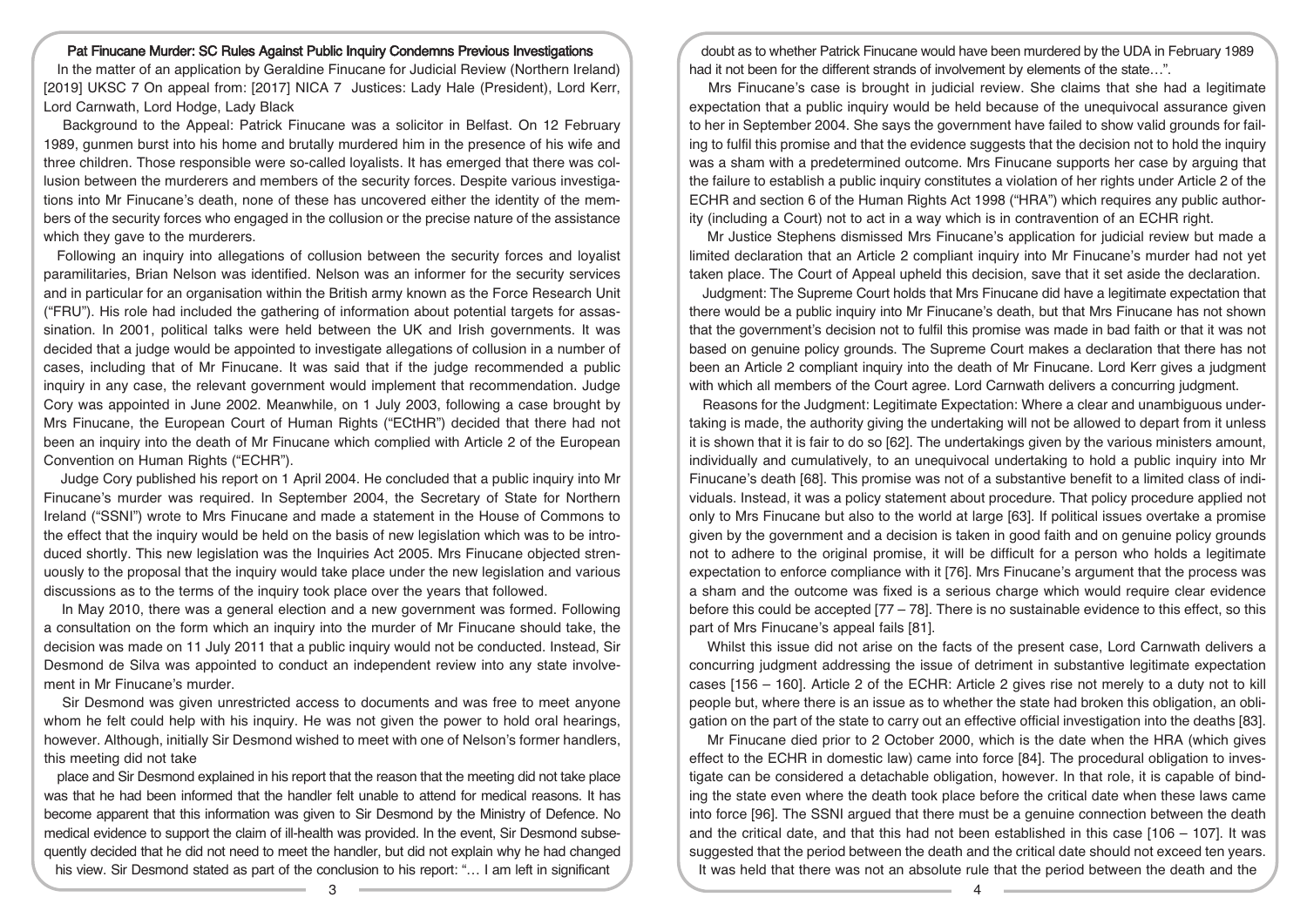critical date should be ten years or less. The period between the dates is important but the significance of this diminishes where, as in this case, most of the significant inquiries into the death took place after the HRA came into force [108].

It has been established by the ECtHR that any information or material which has the potential to undermine the conclusions of an earlier investigation or to allow an earlier inconclusive investigation to be pursued further would prompt a revival of the procedural obligation [117]. The need for an effective investigation goes well beyond facilitating a prosecution [127]. In order to be compliant, an investigation must be capable of leading to the identification and punishment of those responsible [128]. This must involve having the means to identify those implicated in the death [131].

Various features show that Sir Desmond's review fell short of being an effective Article 2 compliant inquiry: Sir Desmond did not have the power to compel the attendance of witnesses, those who met him were not subject to testing as to the accuracy of their evidence, and a potentially critical witness was excused attendance for questioning. The review by Sir Desmond, even when taken with earlier inquiries, was not sufficient to fulfil the requirements of Article 2 [134].

Mrs Finucane's representative had declined an invitation made by the Court of Appeal to amend her application and plead, as a freestanding issue, that the state was in breach of its Article 2 obligations. Notwithstanding this, the issue of whether there was a breach of the procedural obligation under Article 2 was before this Court and called for determination [151]. In any event, the confines of the deliberations of the Supreme Court are not necessarily determined by the manner in which the parties choose to make their presentations. Whilst it is unnecessary to decide this point in the present appeal, to allow a violation of an ECHR right to go unremarked upon may well be in breach of the spirit, if not the literal requirement, of section 6 of the HRA [152]. References in square brackets are to paragraphs in the judgment

Note: This summary is provided to assist in understanding the Court's decision. It does not form part of the reasons for the decision. The full judgment of the Court is the only authoritative document, available at: http://supremecourt.uk/decided-cases/index.html

## Maintaining Public Order And Freedom Of Assembly "Yellow Vest" Movement

In a memorandum containing her observations on the events linked to the so-called yellow vest movement, the Council of Europe Commissioner for Human Rights, Dunja Mijatović, invites the French authorities to show more respect for human rights during operations aimed at maintaining public order and refrain from introducing excessive restrictions to freedom of peaceful assembly through the bill on strengthening and guaranteeing public order at demonstrations. While strongly condemning the racist, anti-Semitic and homophobic comments and assaults by some demonstrators, the Commissioner points out that the main task of law enforcement officers is "to protect citizens and their human rights". However, she considers that the number and seriousness of the injuries inflicted on demonstrators "raise questions about the compatibility of the methods used in operations aimed at maintaining public order with due regard for these rights".

The Commissioner encourages the authorities to publish more detailed figures on the wounded and to review the doctrine on the use of intermediate weapons as soon as possible. Pending this review, the authorities "should suspend the use of LBDs [rubber bullet launchers] during operations aimed at maintaining public order", she said, while also emphasising the duty of the authorities to guarantee the safety of journalists. She underlines the importance of avoiding impunity with regard to police violence so that all breaches of professional ethics and criminal law by law enforcement officers are punished, and invites the authorities to ensure that "all persons claiming to be the vic-

tims of such misconduct may not only report it to the General Inspectorate of the national police and of the gendarmerie and to the Defender of Rights, but also bring a complaint in court and claim compensation". The Commissioner notes that operations aimed at maintaining public order are particularly complex and that the officers who have been mobilised are working in a context of high tension and fatigue. She strongly condemns the violence committed against law enforcement officers, regrets the large number of wounded among their ranks and highlights the importance of paying them a sufficient salary and granting them adequate periods of rest and recuperation, together with appropriate psychological support and sound human rights training throughout their career.

The Commissioner also invites the authorities in charge of legal proceedings in the context of the yellow vest movement to show due care and restraint in their use of immediate summary proceedings and recommends that hearings should not be held at night. As to the arrangements for exercising freedom of peaceful assembly, the Commissioner is concerned about the taking in for questioning and custody of persons wishing to go to a demonstration when no offence was identified and no proceedings were brought subsequently. She considers that such practices constitute serious interferences with the exercise of the freedom of movement and the freedoms of assembly and expression, and invites the authorities to comply scrupulously with the requirement to ensure that any such restriction is strictly necessary, and to avoid using such procedures as preventive law enforcement tools.

The Commissioner also invites France's lawmakers to ensure that the law on strengthening and guaranteeing public order at demonstrations fully respects the right to freedom of assembly. For this purpose, she recommends that the introduction of an administrative ban on demonstrating should be avoided as this would constitute a serious interference in the exercise of this right, especially as there is already provision in the Internal Security Code for the judicial authorities to impose a ban on demonstrating. While sharing the authorities' desire to make it possible to identify the perpetrators of violence, the Commissioner recommends that they abandon the plans to make hiding all or part of one's face in or within the vicinity of a demonstration "without a legitimate reason" a more serious offence (délit). She also recommends dropping the idea of extending the scope of the supplementary penalty of a ban on demonstrating to the offence of failing to notify a demonstration and that the possibility of lightening the formalities for notifying demonstrations be explored.

Lastly, the Commissioner invites the government and the senators to refrain from reintroducing the proposal, dismissed by the National Assembly, to enable prefects to order searches and frisking within the vicinity and on the edges of demonstrations. The recommendations contained in the memorandum are based on the visit made by the Commissioner to Paris on 28 January to gather more information on the circumstances of the use of force by law enforcement officers and some demonstrators during various forms of action linked to the yellow vest movement.

## Beyond Prison, Redefining Punishment

David Gauke here, sets out his vision for a "smart" justice system to reduce reoffending, protect the public and ensure serious criminals receive the punishment they deserve. Since the early 1990s, we've seen the prison population almost double, from about 45,000 in 1993 to just over 83,000 in 2008. Since then, it has been broadly stable and currently stands at a little below 83,000. This is the highest rate of imprisonment almost anywhere in western Europe. For every 100,000 people in the Netherlands 61 are behind bars in Denmark 63 in Germany 76 in Northern Ireland 8 inItaly 99 in France 104. in Scotland 138 England and Wales incarceration rate is 139 people per 100,000.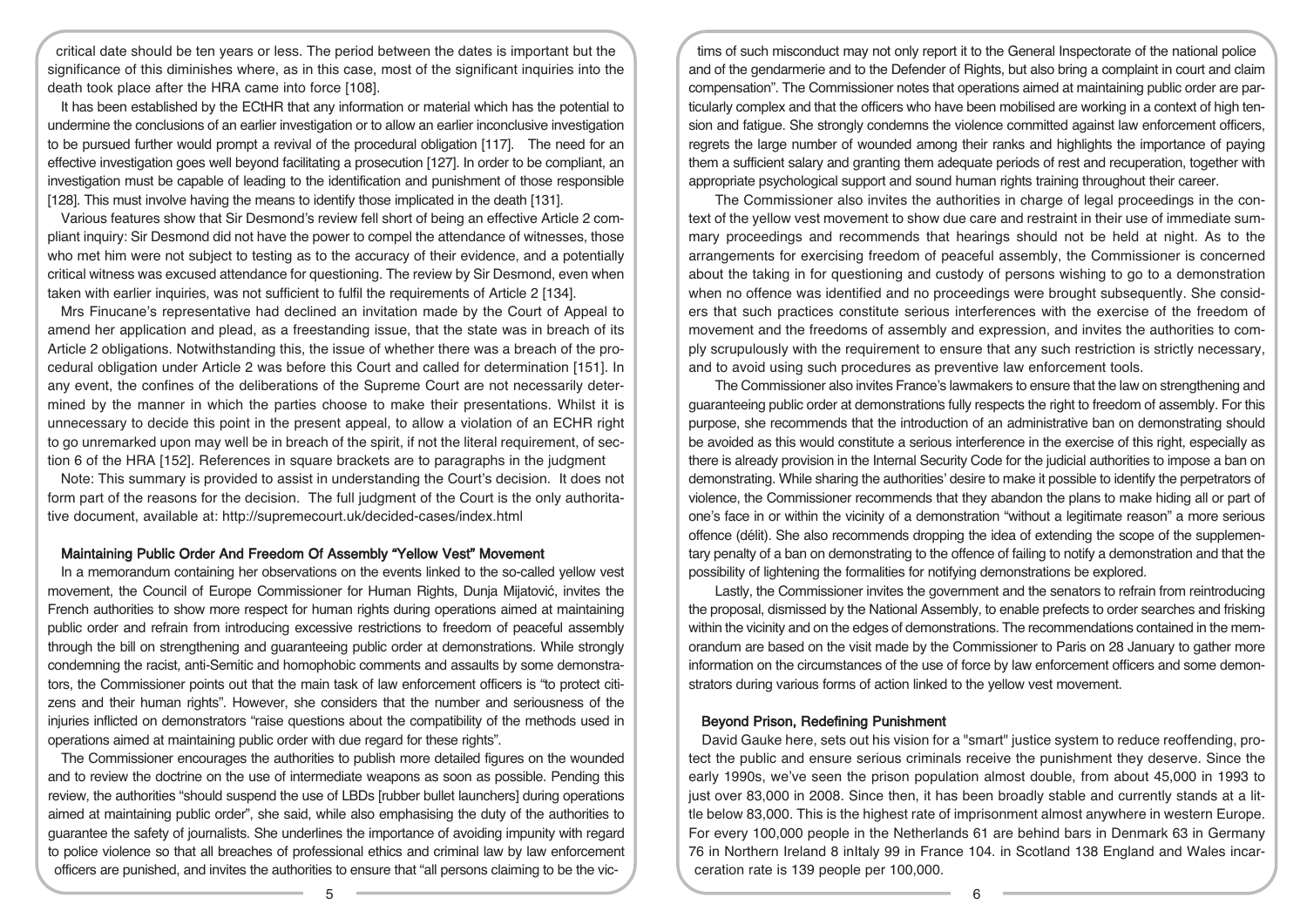Why do we have such high rates of imprisonment – both by international standards and our own historical standards? Part of this is about our society and the government rightly recognising and responding to the rise in certain types of crime. More offenders are being jailed for violent crime for example. And last year, over a third of people sentenced for crimes involving knives or other weapons were given immediate custodial sentences. That's up from 23% in 2009. And the length of sentences is increasing – sentences for sexual offences, for example, have gone up from 43 months in 2007 to just under 61 months in 2018. It's also about changing expectations about the kinds of crimes for which we expect perpetrators to be more severely punished.

Look at sexual offences where we've seen more victims feel able to come forward, more people brought to justice, and with many more convictions and much longer sentences than a decade ago. But it's not just about violent or sexual offences. Prison sentences, in general, have been getting longer. Even for offences which aren't violent or sexual, the average sentence length overall has increased. Take fraud: the average custodial sentence for that has gone up from just under a year in 2007 to over 18 months in 2017. Now, whatever your own views on what should happen, as a matter of fact it is clearly not true that sentences overall are getting shorter or justice is somehow getting softer – as some argue. When it comes to the length of prison sentences we are now taking a more punitive approach than at any point during Mrs Thatcher's premiership.

Let me be clear, I do not want to reverse the tougher sentencing approach for serious offences. But equally, we should be extremely cautious about continuing to increase sentences as a routine response to concerns over crime. We have to recognise that such an approach would lead us to becoming even more of an international and historical outlier in terms of our prison population. Instead, we need to take a step back and to ask ourselves 3 questions: 1) Is our approach to sentencing actually reducing crime – when reoffending remains stubbornly high, creating more victims and putting the public at risk? 2) Are we running our prisons in a way which maximises offenders' chances of turning their lives around, of going on to gainful employment and re-joining society as a responsible citizen? 3) And should we be seeking opportunities in the coming years to find better and alternative ways of punishing as well as rehabilitating offenders?

It is these questions – how we punish people for their crimes - which I'd like to talk about today (18 February 2019). I think now is the time for us as a society, as a country, to start a fresh conversation, a national debate about what justice, including punishment, should look like for our modern times. Because as I see it, there is a false choice between the narrow and often polarising discussion about 'soft' justice versus 'hard' justice. In my view, we should be talking about 'smart' justice. Justice that works.

Now, for most of us in society, the very idea of going to prison for even a short amount of time, and the loss of liberty that entails, is a real deterrent. But that thinking fails to get into the mindset of many of today's criminals –who are either reckless, or who don't fear prison because they have friends and family who have all done time. Perhaps their lives are so chaotic that prison, in the scheme of things, might not seem so bad. That is true of no group more than those serving the shortest sentences.

In the last five years, just over a quarter of a million custodial sentences have been given to offenders for six months or less; over 300,000 sentences were for 12 months or less. But nearly two thirds of those offenders go on to commit a further crime within a year of being released. 27% of all reoffending is committed by people who have served short sentences of 12 months or less. For the offenders completing these short sentences whose lives are destabilised, and for society which incurs a heavy financial and social cost, prison simply isn't working. The most common offence

for which offenders are sentenced to less 6 months – some 11,500 offenders – is shoplifting.

We know that offenders who commit this kind of crime often have drug or alcohol problems, and many are women. Almost half of women sentenced to a short custodial sentence are there for shop theft. The impact of short custodial sentences on women generally is particularly significant. Many are victims, as well as offenders, with almost 60% reporting experience of domestic abuse and many have mental health issues. For women, going into custody often causes huge disruption to the lives of their families, especially dependent children, increasing the risk they will also fall into offending. And for many offenders, both men and women, who may not have a stable job or home, and who are likely to have alcohol or drug problems, a short stay in prison can result in them losing access to benefits and drug or alcohol support services and treatment. Coming out of prison, they find themselves back at the start of the process and feeling like they have even less to lose.

That's why there is a very strong case to abolish sentences of six months or less altogether, with some closely defined exceptions, and put in their place, a robust community order regime. Let's be honest. The public will always want to prioritise schools or hospitals over the criminal justice system when it comes to public spending. But where we do spend on the criminal justice system, we must spend on what works.

Why would we spend taxpayers' money doing what we know doesn't work, and indeed, that makes us less safe? We shouldn't. The reception of a new offender into custody – that first night inside – is one of the most resource heavy moments in an offender's journey through the system. Every offender must have their property logged. They must be issued with their prison essentials – toothbrushes; clothing; bedding. They must be risk assessed for self-harm risks and the risks they pose to other offenders. There are full security procedures including a strip search for many. And then once these offenders are set up inside, there's no time for the prison service to do any meaningful rehabilitative work with them.

In 2017, almost 50,000 offenders were sentenced to immediate custody for 6 months or less. By abolishing these sentences we'd expect also to reduce the number of receptions carried out. Just think how much better we could use the prison officers' time and resources, whether focusing on security, whether looking after those at risk of self harm, or whether spending more time on running regimes which really will make a difference – those built around temporary release for work, education, and tackling drug addiction. And offenders are less likely to reoffend if they are given a community order, which are much more effective at tackling the root causes behind criminality. Now, I do not want community orders which are in any sense a 'soft option'. I want a regime that can impose greater restrictions on people's movements and lifestyle and stricter requirements in terms of accessing treatment and support.

And critically, these sentences must be enforced. That's why on Saturday I announced the rollout of our new GPS tagging programme which will allow offenders' movements to be more effectively monitored. Working with our justice partners, I hope that GPS tags will be available across the country by April. It will be an important new tool in controlling and restricting the movement and certain activities of offenders. It will also help manage offenders safely in the community and strengthen the protection available for victims by monitoring exclusion zones. Other new technology and innovations are opening up the possibility of even more options for the future too. For example, technology can monitor whether an offender has consumed alcohol, and enables us to be able to better restrict and monitor alcohol consumption where it drives offending behaviour. We are testing the value of alcohol abstinence monitoring requirements for offenders on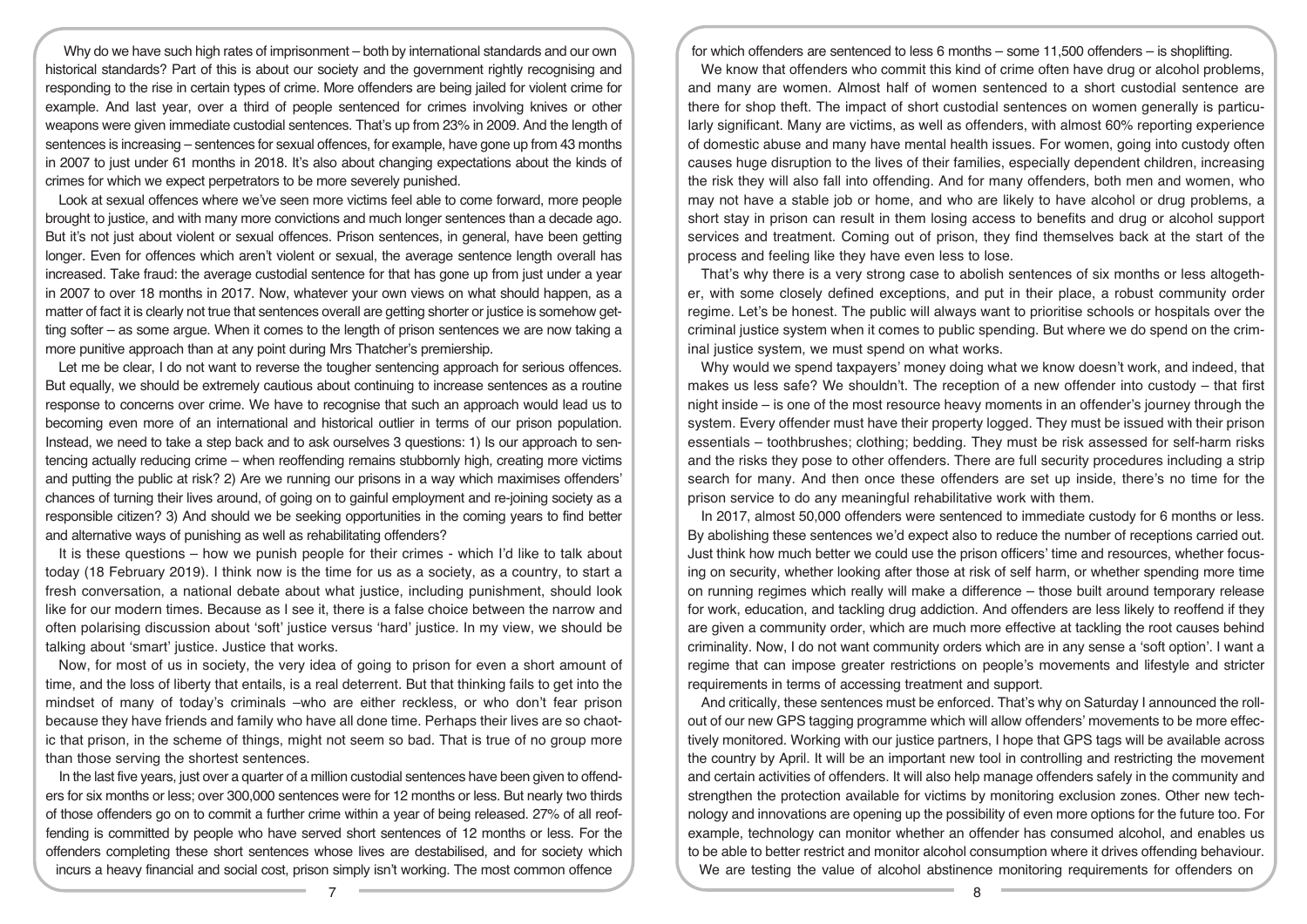licence, building on earlier testing of its value as part of a community order.

Underpinned by evidence of what works to reduce reoffending, we are also increasing the treatment requirements of community orders. Our research shows that nearly 60% of recent offenders who engaged with a community-based alcohol programme did not go on to reoffend in the two years following treatment. Offenders given a community sentence including mental health treatment have also shown to be significantly less likely to reoffend. That's why we have worked with the Department of Health and Social Care, NHS England and Public Health England to develop a Treatment Requirement Programme which aims to increase the number of community sentences with mental health, drug and alcohol treatment requirements. The programme is currently being tested in courts across five areas in England –Milton Keynes, Northampton, Birmingham, Plymouth and Sefton. It dictates a new minimum standard of service, with additional training for staff to improve collaboration between the agencies involved – all of which is increasing confidence among sentencers to use them. I look forward to seeing the outcomes of those trials shortly.

Many offenders in prison have mental health problems, but often struggle to engage with treatment on the same terms as they could in the community. That is why the Health Secretary and I want to explore how innovative digital technologies can be put to use to serve the mental health needs of our prisoners. We also know stable accommodation is a key factor in reoffending. As part of the Government's Rough Sleeping agenda, we are investing up to £6.4 million in a pilot scheme to help individuals released from three prisons – Bristol, Leeds and Pentonville – who have been identified as being at risk of homelessness into settled accommodation, while providing them with wrap around support for up to two years. This is part of a cross-government action necessary to cutting reoffending and tackle the root causes of criminality. But if we want to successfully make a shift from prison to community sentences it is critical that we have a probation system that commands the confidence of the courts and the public.

I will return to the subject of probation in much greater depth later this year. But, in thinking strategically about the future of our justice system I believe in the end there is a strong case for switching resource away from ineffective prison sentences and into probation. This is more likely to reduce reoffending and, ultimately, reduce pressures on our criminal justice system. I am determined to strengthen the confidence courts have in probation to ensure we can make this shift away from short custodial sentences towards more punitive and effective sanctions and support in the community.

However, as I mentioned earlier, prison will continue to be right for some. My second question was about what sort of prison regime we want. For those who are serving longer sentences, we need to ensure that prisons are humane, safe and secure. Much good work has been done over the past year, led by the excellent Prisons Minister Rory Stewart. But in prison, to reduce the chances of reoffending on release, there needs to be a positive outlook for the future and a sense that there is light at the end of the tunnel so long as an offender wants to turn their back on crime. That's why I have spoken before and we have consulted on a new approach to incentives and privileges that better incentivises prisoners to abide by the rules and engage in education, work and substance misuse interventions, whilst ensuring poor behaviour can still be tackled through the loss of privileges.

It means maintaining a link to the outside world – for example with work and family – so that prisoners don't get institutionalised and lose hope. If, at the end of a prison term, our objective is to release into the community a responsible citizen, we must first ensure that we have a responsible prisoner. An important way we can do this for some prisoners is release on temporary license – or ROTL. Research last year shows the more ROTL a prisoner gets, the

less chance there is of them reoffending. It provides purposeful activity and experience while in prison so that they have the right attitude for work, can get a job when they're released, prepare for re-joining their families and society and turn their back on crime for good. We are currently consulting on loosening some of the barriers to using ROTL for some prisoners. Our plans will encourage using ROTL more often to get prisoners off the wings and into the workplace by removing blanket restrictions on when governors can consider ROTL, particularly those who have progressed to open conditions. Rather than blanket bans, the focus will rightly be instead on how safe it is for a prisoner to be released on ROTL, enabling them to go out to work sooner, and helping them to prepare for eventual release. I am pleased to say that three prisons, HMPs Drake Hall, Ford and Kirkham, are currently testing out new arrangements for ROTL, giving their Governors more discretion over temporary release for men and women. This will be a great opportunity to learn from their experience, and explore the best ways to safely and more quickly get prisoners out for work.

Our other reforms will also make reoffending less likely on release. Whether that's our £7 million investment for new in-cell telephones to maintain family links or looking at how we categorise the risk prisoners pose so they are put in the right type of category prison. This brings me to my third fundamental question. Is it time to begin to think again about how we punish offenders in future. Historically, for many offenders our earliest prisons were little more than holding pens ahead of transportation or indeed capital punishment. Of course, those sanctions are no longer available to us. And, for the avoidance of doubt, I am not advocating their return. But for the past couple of centuries, we have  $-$  almost by default  $-$  come to accept the view that punishment essentially means prison. Looking at reforming short sentences by providing a robust community orders regime is a near term initiative that will help us tackle the problem of reoffending.

But thinking about effective punishment for different crimes isn't limited to those that currently get short sentences. I believe we are nearing a time when a combination of technology and radical thinking will make it possible for much more intensive and restrictive conditions to be applied in more creative and fundamental ways outside of prison. I think for some offenders we need to revisit what effective punishment really means. Home curfew, driving bans, alcohol bans and foreign travel bans are just some of the options that already exist and which might play a bigger role.

I believe the biggest potential comes from being able to better target someone who makes large profits from committing a financial crime like fraud. Or the kingpin drug baron who makes his money one step removed from the violence and misery this illicit trade creates. Fraud, for example, is a serious offence. It is far from victimless and the consequences for innocent people can be devastating. So, it needs a serious punishment. And the criminals who commit these offences are calculating. They are premeditated. And they are motivated by greed. In recent years, the custody rate has increased from 14.5% in 2007 to over 20%, and the average custodial sentence going up from under a year to over 18 months. But once fraudsters have sat out their sentence, they may be able to return to their comfortable lifestyle as soon as they get out. Indeed, serving a 2 year prison sentence but knowing your illicit cash is still hidden from the authorities, is not an effective punishment.

I can see us being able to take a different approach. For example, this kind of fraudster or kingpin would still need to spend time in prison. And we will continue to pursue relentlessly to confiscate the proceeds of crime. But we could go further. I want to look at what happens after prison – whether our more effective punishment and deterrent for these criminals might involve jail time and more lasting and punitive community interventions. After serving part of their sentence behind bars, we could, for example, continue to restrict an offender's movement, their activities and their lifestyle beyond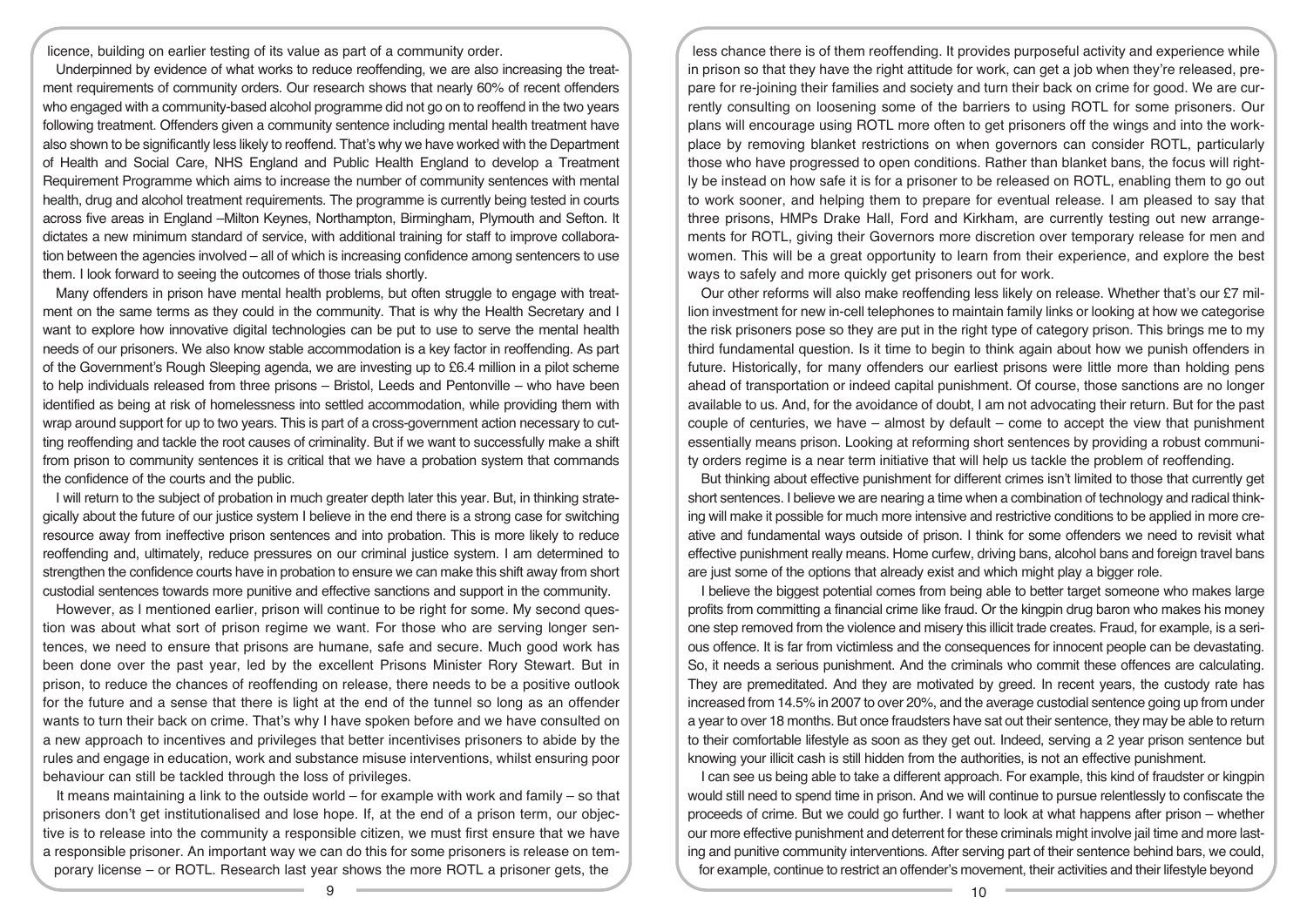prison in a much more intensive way. And that could also mean a real shift in the standard of living a wealthy criminal can expect after prison. I want to look at how, once a jail term has been served, we can continue to restrict their expenditure and monitor their earnings, using new technology to enable proper enforcement. They would be in no uncertainty that, once sentenced, they wouldn't be able to reap any lifestyle benefits from their crimes and would need to make full reparation to the community as part of the sentence.

I'm keen to get industry working with us to develop the necessary technology. Our banks are looking more and more at their social responsibilities, and they could look at what part they can play in investing to help us to deliver this vision. Community sanctions like this won't be soft options, but they will be smart ones. They will enable us to impose an unprecedented level of punitive sanctions outside of a prison, with punishment hitting closer to home and hitting criminals where it always hurts – the pocket. It will allow us not only, as the old adage goes, to 'let the punishment fit the crime', but to let the punishment properly hit the criminal in a more tailored and targeted way outside of prison.

Prison will always play a part in serving as punishment for serious crimes and in rehabilitation, and our reforms will deliver that. But we need to think more imaginatively about different and more modern forms of punishment in the community. Punishments that are punitive, for a purpose. As with our approach to short sentences, ultimately, it's about doing what works to reduce reoffending and make us all safer and less likely to be a future victim of crime. In that sense, I believe the choice – and the debate – isn't one of soft justice or hard justice. It's a choice between effective justice or ineffective justice.

I know that there will be some who argue that the only problem with our criminal justice system is that it isn't tough enough, that the answer to short sentences is longer sentences, that the best way of stopping recently released prisoners from reoffending is not to release them. And that the endless ratchet effect of higher sentences is giving the public what it wants.

But I believe that those in positions of responsibility have a duty to show leadership. To confront difficult issues, be led by the evidence and pursue policies that are most likely to deliver for the public. That, I hope, is the approach I have set out today – thank you.

## Scotland: Tougher Sentences For Criminals Who Target The Elderly

Scottish Legal News: Scottish courts would impose tougher sentences on criminals who target the elderly under proposed laws. Adults with dementia or chronic illnesses will be given new protections to prevent their mistreatment. The legislation is planned for September, according to The Times, and would make Scotland the first part of the UK to legislate specifically on abuse of the elderly. Campaigners are seeking more prosecutions for complaints about elderly abuse and argue that too few cases are resulting in prison terms.

Elder Abuse Scotland, Age Scotland, the Law Society of Scotland, and Social Work Scotland all support the proposals. Social Work Scotland said in a submission to the Scottish Parliament's Justice Committee: "The legal system has challenges in providing protection and justice where the investigation and prosecution processes fail people whose reliability as witnesses may be questioned, for example, frail older people and adults affected by dementia."

The results of a hate crime review undertaken by Lord Bracadale last year found that there should be new statutory aggravations in relation to gender and age as protected characteristics. Margaret Mitchell, convener of the Justice Committee, said: "Safeguards to stop elder abuse occurring in the first place [are] clearly very important. When this abuse does happen, it is vital that perpetrators face tough consequences."

## Family of Jordan Towers vow to fight on after failed appeal

Jordan Towers, who was just 16 years old when he was convicted of murder in Newcastle-Upon-Tyne Crown Court in 2007, has lost his appeal against conviction. His conviction had been referred by the miscarriage of justice watchdog on basis of the 2016 ruling of Supreme Court in R v Jogee in which the court ruled that the law on joint enterprise had taken a 'wrong turn' 30 years ago . Towers and his co-defendants were convicted after Kevin Johnson was fatally stabbed in May 2007 during a fight outside his home in Sunderland. A few minutes later another man, Jamie Thompson, was also stabbed but his injuries were not life-threatening.

Towers, who did not wield the knife on either occasion, pleaded not guilty but was convicted and sentenced to a minimum custodial term of 13 years. He had tried to appeal against his conviction but his application for leave was refused in 2008. He applied to the Criminal Cases Review Commission (CCRC) in 2009 and 2013 but no referral was made. He applied again in 2015. In February 2016, while the case was under review at the CCRC, the Supreme Court made its landmark decision in the Jogee case. That decision related to 'foresight' being incorrectly used instead of 'intent' as a way to convict a secondary party to the crime. At the time, many campaigners and lawyers hoped that the court's recognition of the 'wrong turn' would mean that people convicted under joint enterprise (i.e. for example, someone who was part of the incident but was not the stabber) would have their convictions overturned on appeal. In the case of Jogee, he had his murder conviction replaced with a manslaughter conviction and was then sentenced to 12 years compared to the 20 years he had received for murder.

In October 2016 the Court of Appeal denied leave to appeal to 13 defendants in six separate cases in the case of R v Johnson & other. According to the ruling in Jogee, permission to appeal could be granted if 'substantial injustice' could be demonstrated but it would not do so 'simply because the law applied has now been declared mistaken'. So far only one post Jogee appeal has been successful and the substantial injustice requirement has proved an almost insurmountable hurdle – see here on the Justice Gap.

Following Jogee, Towers' lawyers made new submissions to the CCRC. The watchdog decided to refer the case to the Court of Appeal on the basis that the change in the law meant there was real possibility that court would quash the conviction and conclude that to uphold Towers' conviction for murder would amount to a 'substantial injustice'

Representing Towers, Henry Blaxland QC argued that the substantial injustice test was not very far removed from the usual safety test for allowing appeals. However, the judges spent some time emphasising the stringent requirements as set down in Jogee and Johnson. Blaxland also sought to add to the points made by the CCRC relating to Towers' youth and the direction by the trial judge as to the lack of adverse inference to the drawn by the jury for Towers decision not to give evidence.

Those additional points raised by Blaxland were dismissed by the court , as was the primary argument relating to the change in joint enterprise law. Pointing to his youth, Blaxland argued he was 'susceptible to peer pressure and had an adolescent concern to avoid exclusion'. But Sir Brian Leveson, who was sitting with Mr Justice Nicol and Sir Brian Keith, said that there was 'absolutely no evidence from Towers to that effect'. Jordan Towers' sister, Ashleigh, has vowed to carry on the fight to clear her brother's name. 'We are going to fight on 100%. We are going to look at the Supreme Court and then The European Court of Human Rights,' she told the local press.

Sir Brian accepted that the attack on Johnson was unplanned and that Towers 'stepped away' before the killing. But he added: 'His behaviour thereafter was not, in any sense, to distance himself from the joint attack'. Leveson J commented that the 'starting point' was that Towers was aware that he and at least one of the others in the group was armed. The court was satisfied that Towers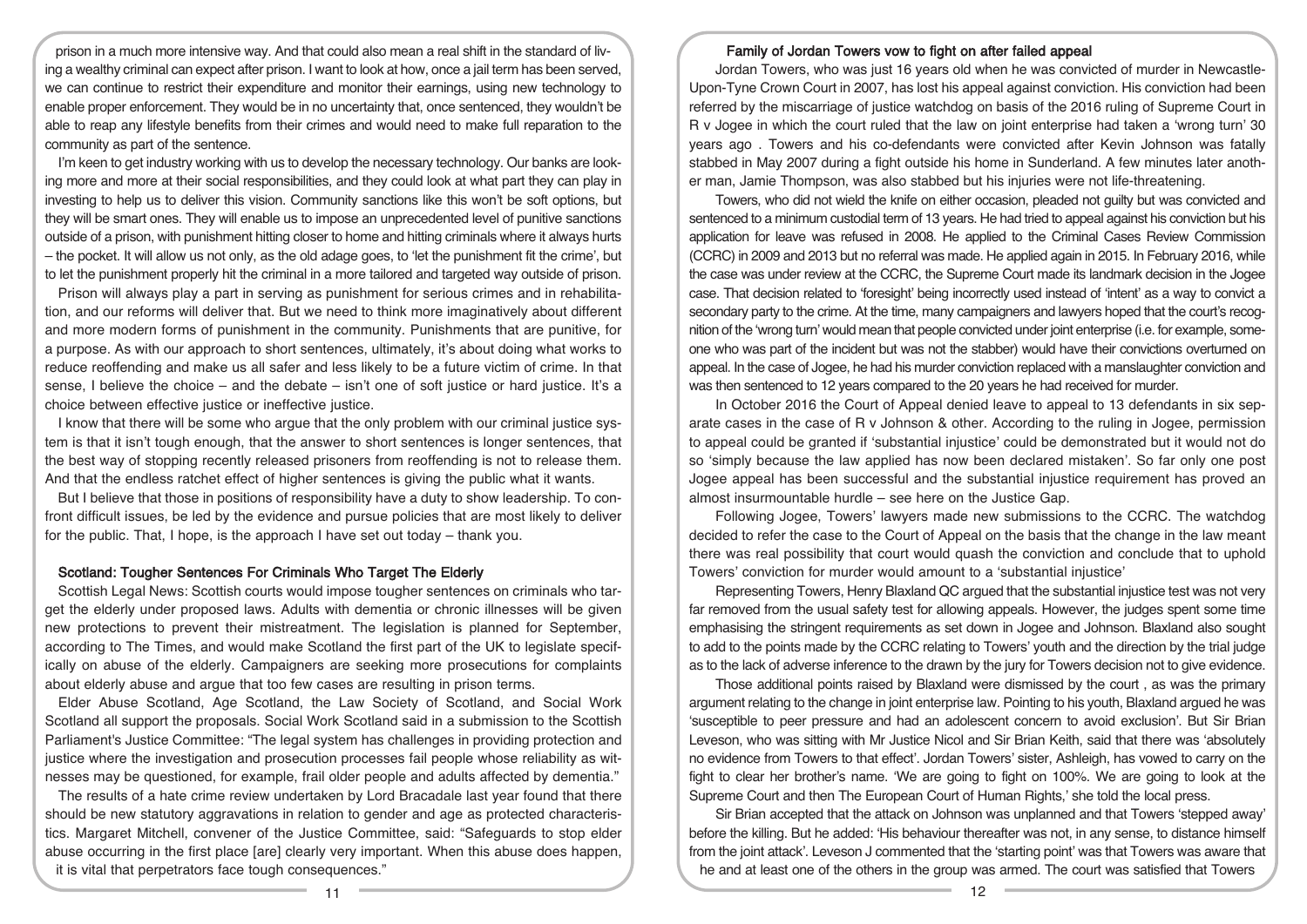had not been the victim of a substantial injustice by the reason of the change in the law. The Appeal judges concluded that the three youths were 'clearly looking for trouble' and it was 'undeniable that Mr Johnson was goaded and encouraged' to leave his house and become involved in the fight. They based this on three reasons: First, Towers 'involved himself in a joint enterprise knowing that he and his co-adventurers were armed'; second, he 'took part in, or associated himself with, the attack (however ineffectually) by lifting and throwing a paving slab' at Johnson; and, third, he went on, with the intention of causing grievous bodily harm, to involve himself in the attack on Thompson.

Ashleigh Towers insisted her brother is not a murderer. 'I know he was stupid, I'm not going to deny that, but he did not kill anyone. He did not even realise Mr Johnson had been stabbed… . We do not believe Jordan was part of a joint enterprise. This has 100% been a miscarriage of justice. I can't believe he was convicted.' Since Jogee, the CCRC has received around 103 applications featuring arguments about joint enterprise. They have also considered such issues in an additional 104 joint enterprise cases which had already applied before the Supreme Court decision. The Court of Appeal recognised the hard work of the CCRC. 'Their consideration of these cases has, as always, been thorough and detailed. The fact that, following examination with the benefit of submissions on behalf of the Crown, in relation to Towers, it has not prevailed does not diminish the importance of its work either in general or, indeed, in this case.

### Global Day Of Solidarity With Kevan Thakrar & Against Solitary Confinement

When: Wednesday 13th March 2019. Please join us for a peaceful demonstration outside the Ministry of Justice, 102 Petty France, London SW1H 9AJ. If you cannot make it to London, organise a solidarity demo where ever you are in the world.

The 13th March 2019 marks nine years that Kevan has been held in a Close Supervision Centre (CSC) under conditions of solitary confinement. He was first incarcerated in the CSC after suffering an assault by four prison guards in his cell at HMP Frankland in 2010. He defended himself, for which he was charged with attempted murder and GBH and placed in the CSC system. He won the case brought by his assailants but today, over seven years after he was cleared, remains in the CSC with no indication of when he may leave. His indefinite isolation clearly contravenes the position of the UN Special Rapporteur on torture and on these grounds we demand his immediate release from the CSC system."

We are calling for people to organise actions and events in their region. IWOC London will also be organising a demo, with details to be announced. We encourage groups to not only raise awareness about Kevan but to highlight solitary confinement in their own countries and amplify the voices of those behind bars. It is Kevan's birthday on the 9th of March, and we encourage people also to write letters and birthday cards!

Why: Kevan Thakrar has been fighting for his life for the last 11 years after a wrongful conviction [1]. In 2008 at the aged of 20 Kevan began serving a life sentence, with a minimum term of 35 years, under the highly controversial "joint enterprise" doctrine [2]. Kevan's refusal to submit to racist abuse from prison guards has made him a target for reprisals. Notably, in 2010 he suffered a premeditated attack in his cell by HMP Frankland guards. When he fought back, he was charged with attempted murder and GBH, and put in solitary confinement, wherein one form or another he remains to this day. The charges were sufficiently brazen that a jury cleared him unanimously in a rare victory against the testimony of prison offices.

Despite his success in court, Kevan has been isolated in Closed Supervision Centres (a 'prison within a prison') across the country and currently at HMP Whitemoor. Closed Supervisions

Centres are the most extreme form of imprisonment in the UK, modelled on the "supermax" prisons in the United States, and Kevan's testimony is one of the few sources of information available to those on the outside. They are the ultimate punishment in the British prison system and subject people within them to brutal dehumanisation, degradation and demonisation.

Kevan Thakrar is a crucial voice from inside the UK prison today, writing extensively on the conditions endured by people held in the worst prisons in the country. Read his recently published letter that he sent to the Justice Secretary that details the perpetual injustice of his case[3]. You can also read two historical zines published about the CSC written by Kevan distributed by Bristol Anarchist Black Cross [4]. Kevan continues to suffer both PTSD and further reprisals for shining a light on the abuse suffered by himself and by other incarcerated people but still refuses to stay silent about the abuses of the prisons system in general and the Closed Supervision System in particular. "All I can ever do is drag some of these events into the light. Ignorance can no longer be an excuse for indifference." – Kevan Thakrar

If you would like more information about Kevan or would value support from IWOC to help organise an event/talk/info night, please contact us at iwoc@iww.org.uk. We have friends, family and comrades of Kevan who are keen to help share his story, as well as an ex-prisoner who was in the CSC who passionately wants to expose the system.

Letter From Kevan: Wednesday 13th March 2019 marks the 9th anniversary since I was first isolated from the mainstream prison population and detained within the notorious Close Supervision Centre (CSC) system under Prison Rule 46. The majority of this time has been spent in conditions which can accurately be described as Solitary Confinement, but thanks to the support and pressure of those outside, for the last few months I have been in small group isolation instead, mixing with five other guys. It is well known that serious harm is caused by detaining a human being even within the slightly improved environment I currently find myself in, for the shortest period of time. Reports have been published condemning this kind of treatment as long ago as 1997 by Amnesty International, and the prison service even have their own report saying the same things authored by their Chief Medical Officer, Sir Donald Acheson. It is for these reasons that the prison service lie about the conditions. They force me to suffer, officially they do not subject anyone to Solitary Confinement in this country.

They claim that I was sent here to HMP Whitemoor's CSC to enable me to access an "improved regime" and "psychological risk reduction" so that I can progress out of CSC. The problem is that to date they have never identified any so-called risks to reduce because of the fact that I have been wrongfully selected to the CSC based upon false allegations made by corrupt and racist prison officers at HMP Franklin, which I was subsequently proven innocent of at Newcastle Crown Court December 2011. The focus of psychologists then has been to coerce, manipulate and pressure me into going to the High Secure Hospital Broadmoor so that the prison system no longer has to deal with the problem that they have created.

Why should I go to a Mental Health Hospital to alleviate the pressure on prison service management to get me out of the CSC, rather than fight to be returned to mainstream prison population like I have been doing for the last nine years? So, what is needed instead is an increase in the pressure to progress me which to start with could begin with a protest demonstration to mark the anniversary.

I, therefore, call for the support of everyone willing and able to help me to overcome this challenge by publicising, then turning up for the demo, which will be announced by IWOC, as well as organising actions at embassies and other places where you are. Thank you all in advance for your support, and I look forward to soon being able to tell you the positive results of your action. Kevan Thakrar A4907AE HMP Whitemoor